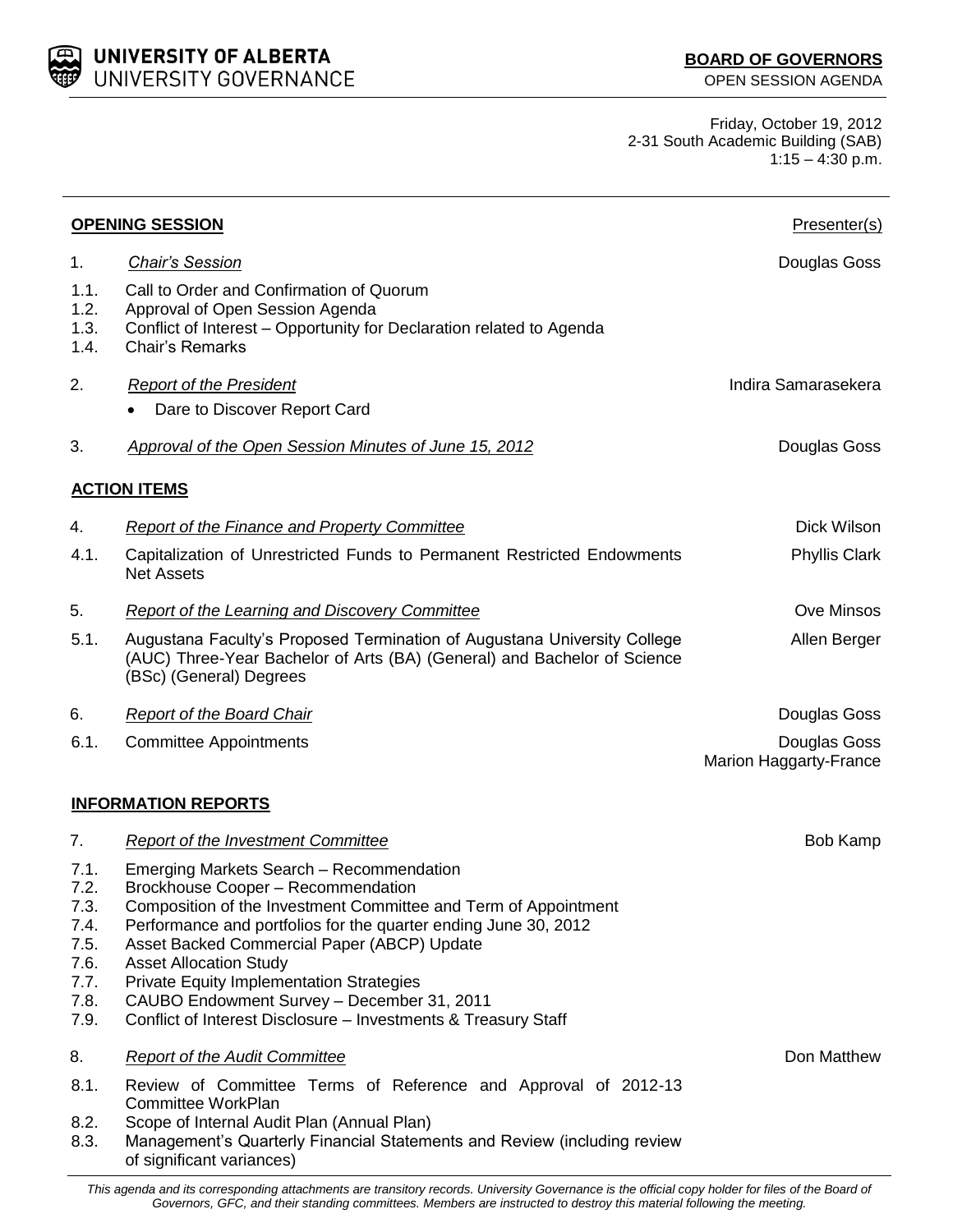| 8.4.<br>8.5.<br>8.6.<br>8.7.     | <b>Current Accounting and Financial Reporting Issues</b><br>Management's Quarterly Compliance Certificate<br>Management's Quarterly FOIPP Compliance Certificate<br>Review of Canadian Universities Reciprocal Insurance Exchange (CURIE)<br>as Insurer |                   |
|----------------------------------|---------------------------------------------------------------------------------------------------------------------------------------------------------------------------------------------------------------------------------------------------------|-------------------|
| 8.8.<br>8.9.<br>8.10.            | Institutional Risk Summary Update<br>Update on Risk-Based Internal Audit Plan<br><b>Review of Committee Minutes</b>                                                                                                                                     |                   |
| 9.                               | <b>Report of the Finance and Property Committee</b>                                                                                                                                                                                                     | Dick Wilson       |
| 9.1.                             | Review of Committee Terms of Reference and Approval of 2012-13<br>Committee WorkPlan                                                                                                                                                                    |                   |
| 9.2.<br>9.3.                     | <b>BFPC 101</b><br>Functional Renaming of Environmental Engineering Building to Brain and<br>Aging Research Building                                                                                                                                    |                   |
| 9.4.<br>9.5.                     | Project Management Office Quarterly Status Report<br>Report on Assignment of Positive Variances                                                                                                                                                         |                   |
| 9.6.<br>9.7.                     | <b>Quarterly Financial Statements</b><br><b>Results of Expert Forum</b>                                                                                                                                                                                 |                   |
| 9.8.<br>9.9.                     | <b>Tuition Briefing</b><br>Community Engagement: Report on Activities since April 1, 2012                                                                                                                                                               |                   |
| 10.                              | <b>Report of the Human Resource and Compensation Committee</b>                                                                                                                                                                                          | <b>Bob Teskey</b> |
| 10.1.<br>10.2.<br>10.3.<br>10.4. | BHRCC 101<br>Presentation by and Discussion with President of NASA<br>Presentation by and Discussion with President of AASUA<br>Review of Committee Terms of Reference and Approval of 2012-13                                                          |                   |
| 10.5.<br>10.6.                   | Committee WorkPlan<br>Appointment of Committee Vice-Chair<br>Universities Academic Pension Plan (UAPP)/ Public Pension Service Plan<br>(PPSP) Annual Report                                                                                             |                   |
| 10.7.<br>10.8.                   | Indicators of Health & Disability Annual Report<br>Lists of standard proposal attachments for recommendations of deans<br>appointments and reappointments                                                                                               |                   |
| 10.9.                            | Renaissance Committee Update                                                                                                                                                                                                                            |                   |
| 11.                              | <b>Report of the Learning and Discovery Committee</b>                                                                                                                                                                                                   | Ove Minsos        |
| 11.1.                            | Review of Committee Terms of Reference and Approval of 2012-13<br>Committee WorkPlan                                                                                                                                                                    |                   |
| 11.2.                            | Unit Reviews: Summary of Administrative Unit Review Report for the Office                                                                                                                                                                               |                   |
| 11.3.                            | of the Registrar<br>Unit Reviews: Summary of the Academic Unit Review Report for the of<br><b>Public Health</b>                                                                                                                                         |                   |
| 11.4.                            | Annual Report on Enrolment from the Vice-Provost and University Registrar                                                                                                                                                                               |                   |
| 12.                              | <b>Report of the Safety, Health and Environment Committee</b>                                                                                                                                                                                           | Jim Hole          |
| 12.1.                            | Review of Committee Terms of Reference and Approval of 2012-13<br>Committee WorkPlan                                                                                                                                                                    |                   |
| 12.2.<br>12.3.                   | <b>Safety Moment</b><br>Comments from the Vice-President (Finance and Administration)                                                                                                                                                                   |                   |

- 12.4. Health and Safety Indicator Report
- 12.5. Emergency Readiness Status Report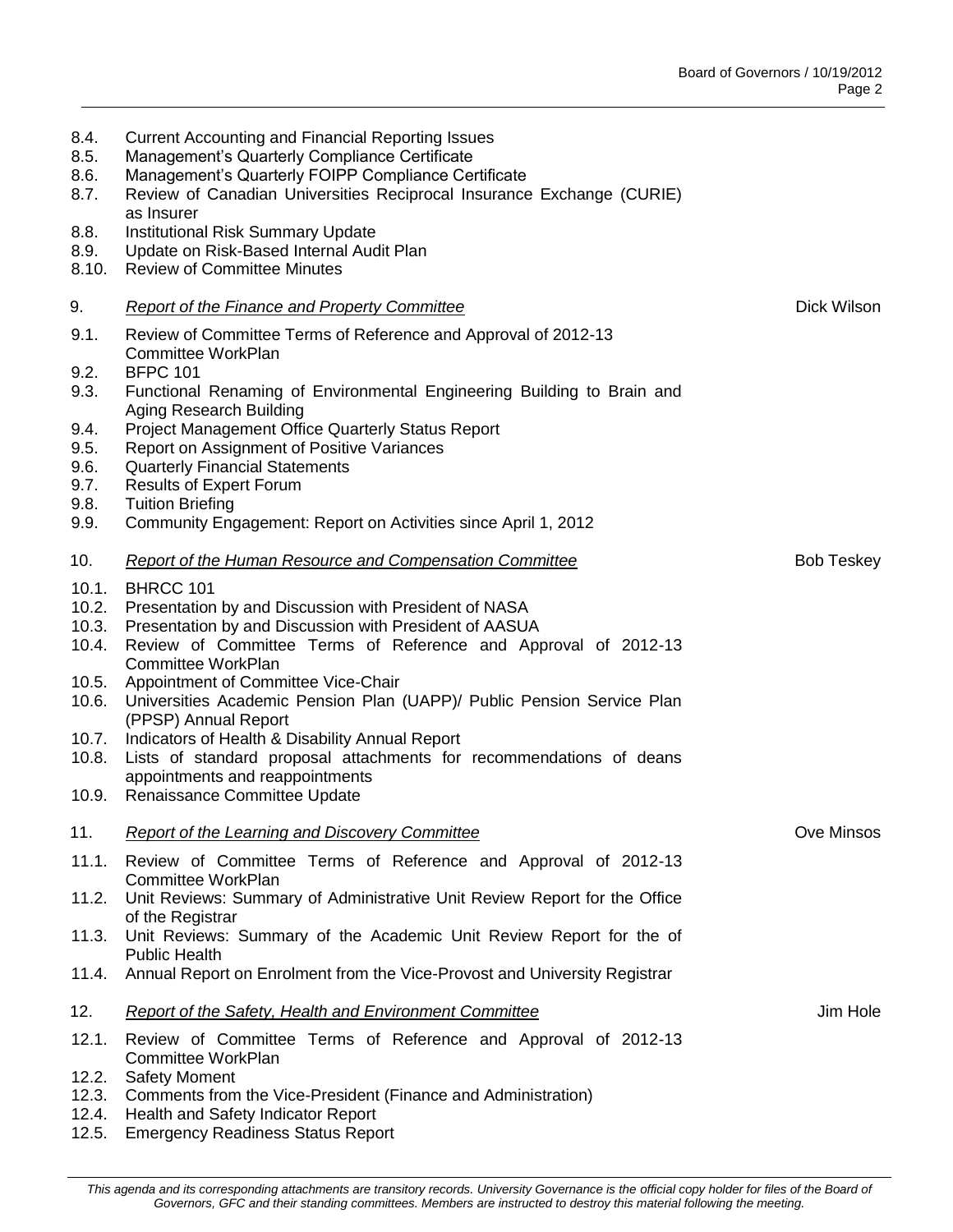- 13. **Report of the University Relations Committee Agnes Hoveland Agnes Hoveland**
- 13.1. Review of Committee Terms of Reference and Approval of 2012-13 Committee WorkPlan
- 13.2. Naming Policy Update
- 13.3. University Relations Report
- 13.4. University Philanthropy and Advancement Update
- 13.5. Alumni Impact Survey Update
- 13.6. Senate Update
- 13.7. Community Engagement: Report on Activities Since April 1, 2012

## **REGULAR REPORTS**

| 14.1.<br>14.2.                            | <b>Chancellor's Report</b><br><b>Alumni Association</b>                                                                                                                                                                                                                 | Ralph Young<br>Don Fleming<br>Jim Hole                                              |
|-------------------------------------------|-------------------------------------------------------------------------------------------------------------------------------------------------------------------------------------------------------------------------------------------------------------------------|-------------------------------------------------------------------------------------|
| 14.3.<br>14.4.<br>14.5.<br>14.6.<br>14.7. | Students' Union (including 2011-12 financial statements)<br>Graduate Students' Association (including 2011-12 financial statements)<br>Association of Academic Staff of the University of Alberta<br>Non-Academic Staff Association<br><b>General Faculties Council</b> | Colten Yamagishi<br>Ashlyn Bernier<br>Wayne Renke<br>Douglas Goss<br>Mike Belosevic |
| 15.                                       | <b>Board Chair and Board Member Activity Report</b>                                                                                                                                                                                                                     | Douglas Goss                                                                        |
| 16.                                       | <b>Other Business</b><br>Douglas Goss                                                                                                                                                                                                                                   |                                                                                     |
| 17.                                       | <b>Reminder of Board Events</b><br>Board of Governors Dinner: Monday, November 26, 2012<br>$\bullet$<br>Board of Governors Holiday Dinner: Thursday, December 13, 2012<br>$\bullet$<br>Next meeting date: Friday, December 14, 2012<br>$\bullet$                        | Douglas Goss                                                                        |

## 18. *Conclusion of Open Session*